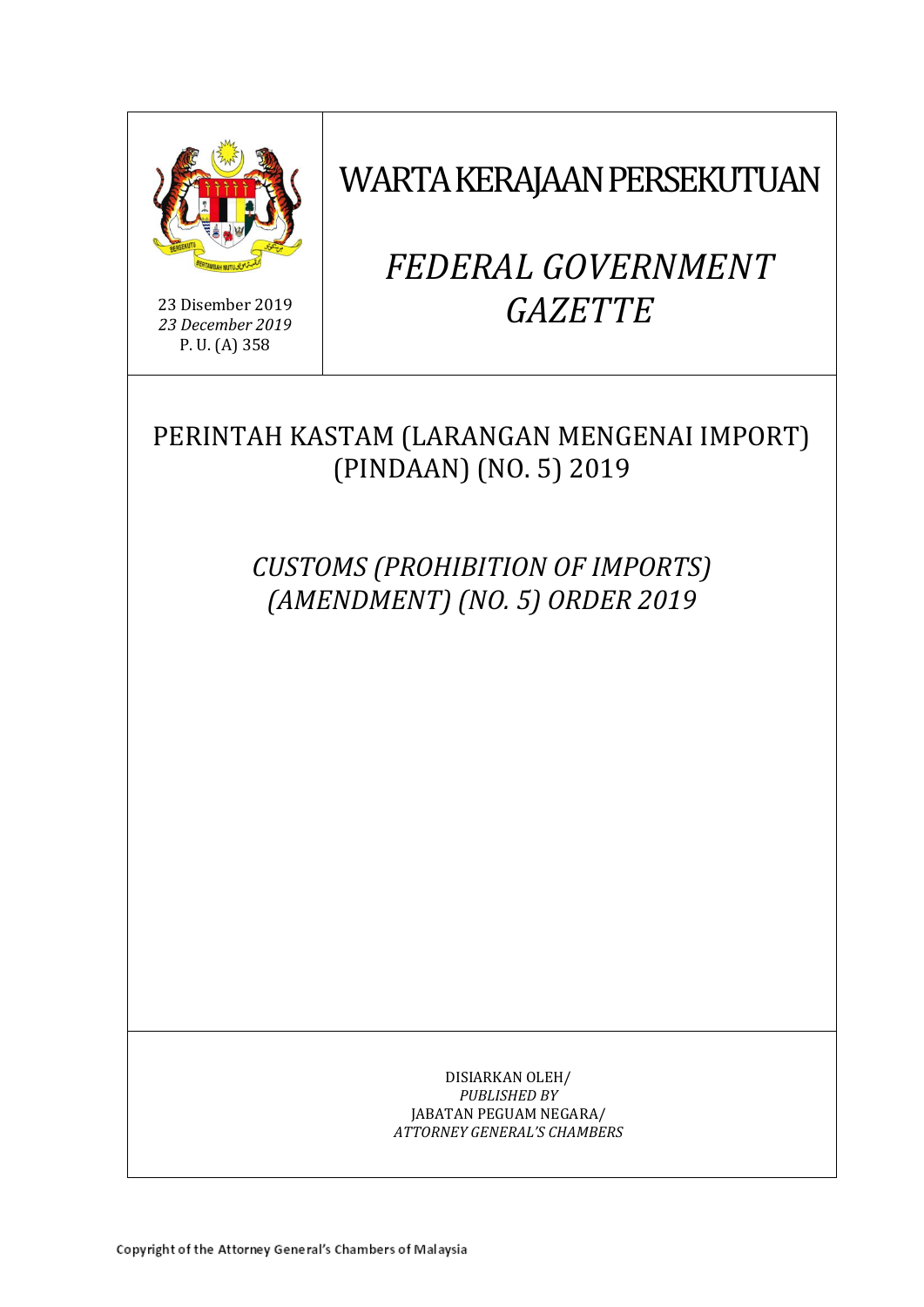#### AKTA KASTAM 1967

# PERINTAH KASTAM (LARANGAN MENGENAI IMPORT) (PINDAAN) (NO. 5) 2019

PADA menjalankan kuasa yang diberikan oleh subseksyen 31(1) Akta Kastam 1967 [*Akta 235*], Menteri membuat perintah yang berikut:

#### **Nama dan permulaan kuat kuasa**

1. (1) Perintah ini bolehlah dinamakan **Perintah Kastam (Larangan Mengenai Import) (Pindaan) (No. 5) 2019**.

(2) Perintah ini mula berkuat kuasa pada 1 Januari 2020.

## **Pindaan Jadual Pertama**

2. Perintah Kastam (Larangan Mengenai Import) 2017 [*P.U. (A) 103/2017*], yang disebut "Perintah ibu" dalam Perintah ini, dipinda dalam Jadual Pertama dengan memotong subbutiran 15(7).

#### **Pindaan Jadual Kedua**

3. Jadual Kedua kepada Perintah ibu dipinda dalam Bahagian II, dengan memasukkan selepas butiran 17 dan butir-butir yang berhubungan dengannya butiran dan butir-butir yang berikut:

| (1)<br>Item<br>No. | (2)<br>Description of Goods                                                           | (3)<br>Chapter/<br>Heading/<br>Subheading | (4)<br>Country   | (5)<br>Ministry/<br>Department/<br><b>Statutory Body</b><br><b>Issuing Licence</b> |
|--------------------|---------------------------------------------------------------------------------------|-------------------------------------------|------------------|------------------------------------------------------------------------------------|
| "18.               | Substances covered under Montreal Protocol:<br>(1) Bromotrifluoromethane (Halon 1301) | 2903.76.00 00                             | All<br>countries | Department of<br>Environment".                                                     |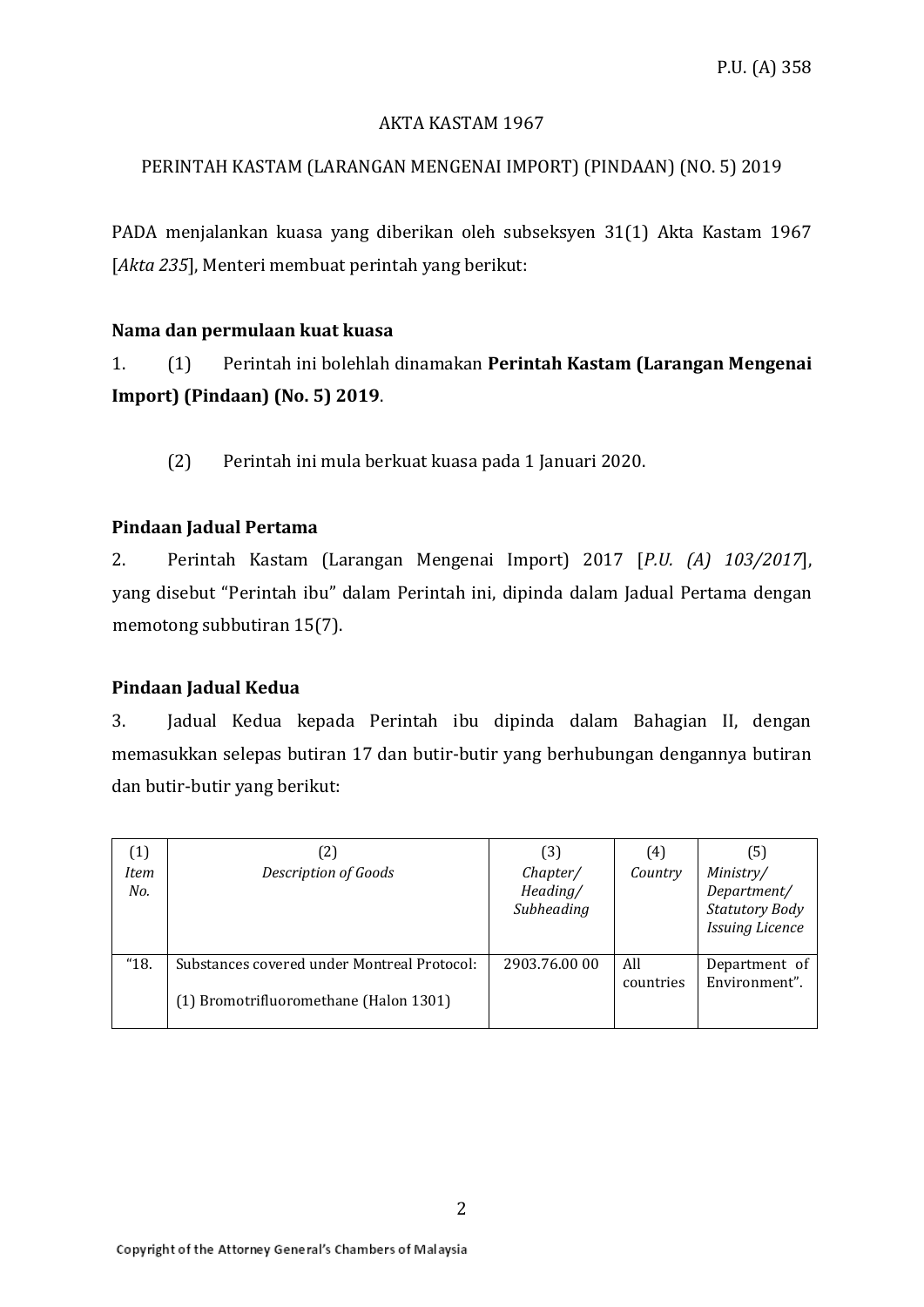Dibuat 20 Disember 2019 [SULIT KE.HT(96)669/15-36 Klt.18 Sk.62(8); MOF.TAX(S)700-2/1/16 JLD.2(31); PN(PU2)338/LIII]

> LIM GUAN ENG *Menteri Kewangan*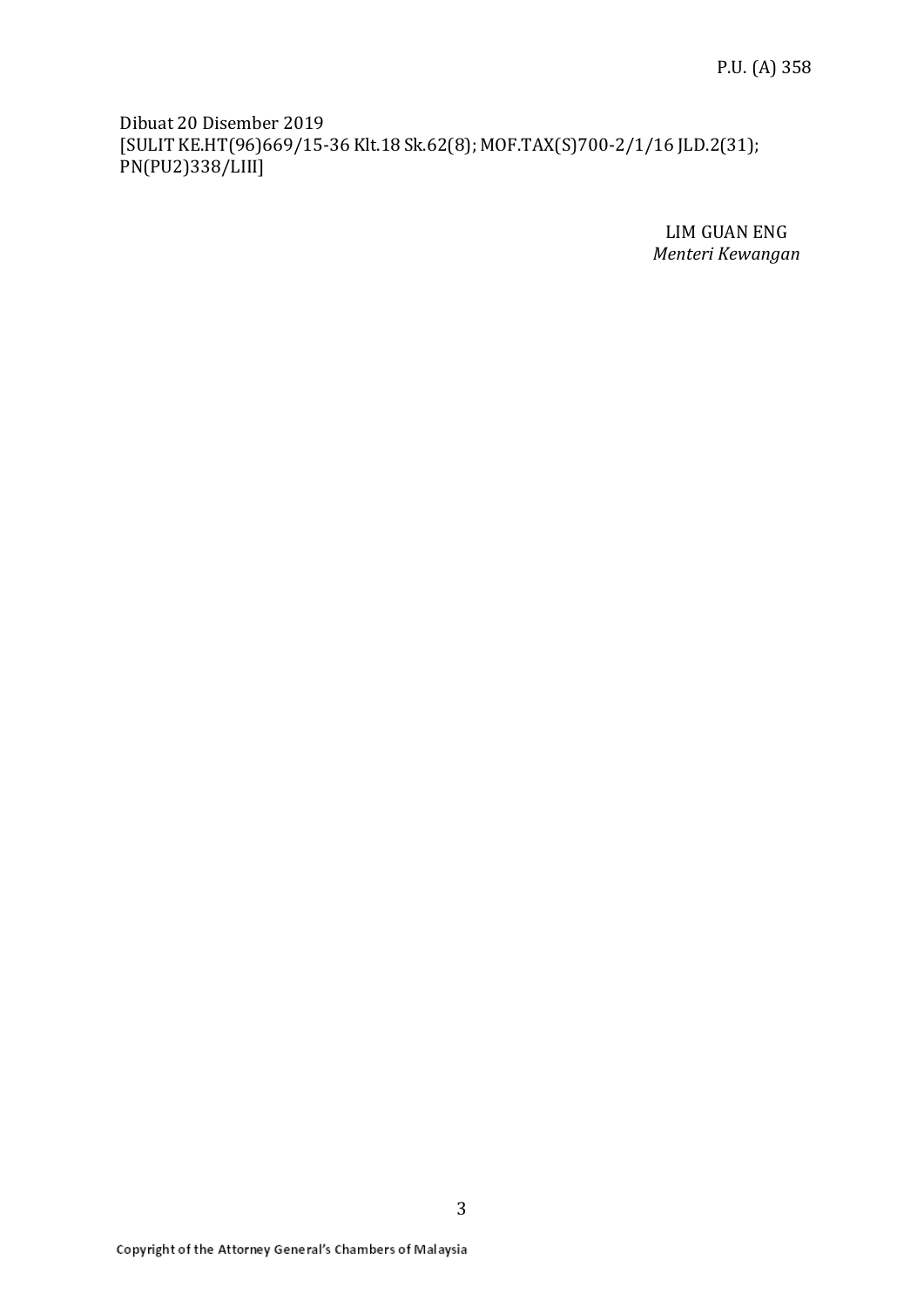#### CUSTOMS ACT 1967

## CUSTOMS (PROHIBITION OF IMPORTS) (AMENDMENT) (NO. 5) ORDER 2019

IN exercise of the powers conferred by subsection 31(1) of the Customs Act 1967 [Act 235], the Minister makes the following order:

#### **Citation and commencement**

1. (1) This order may be cited as the **Customs (Prohibition of Imports) (Amendment) (No. 5) Order 2019.** 

(2) This Order comes into operation on 1 January 2020.

#### **Amendment of First Schedule**

2. The Customs (Prohibition of Imports) Order 2017 [*P.U. (A) 103/2017*], which is referred to as the "principal Order" in this Order, is amended in the First Schedule by deleting subitem 15(7).

#### **Amendment of Second Schedule**

3. The Second Schedule to the principal Order is amended in Part II, by inserting after item 17 and the particulars relating to it the following item and particulars:

| $\left( 1\right)$<br><b>Item</b><br>No. | (2)<br><b>Description of Goods</b>                                                    | (3)<br>Chapter/<br>Heading/<br>Subheading | (4)<br>Country   | (5)<br>Ministry/<br>Department/<br><b>Statutory Body</b><br><b>Issuing Licence</b> |
|-----------------------------------------|---------------------------------------------------------------------------------------|-------------------------------------------|------------------|------------------------------------------------------------------------------------|
| "18.                                    | Substances covered under Montreal Protocol:<br>(1) Bromotrifluoromethane (Halon 1301) | 2903.76.00 00                             | All<br>countries | Department of<br>Environment".                                                     |